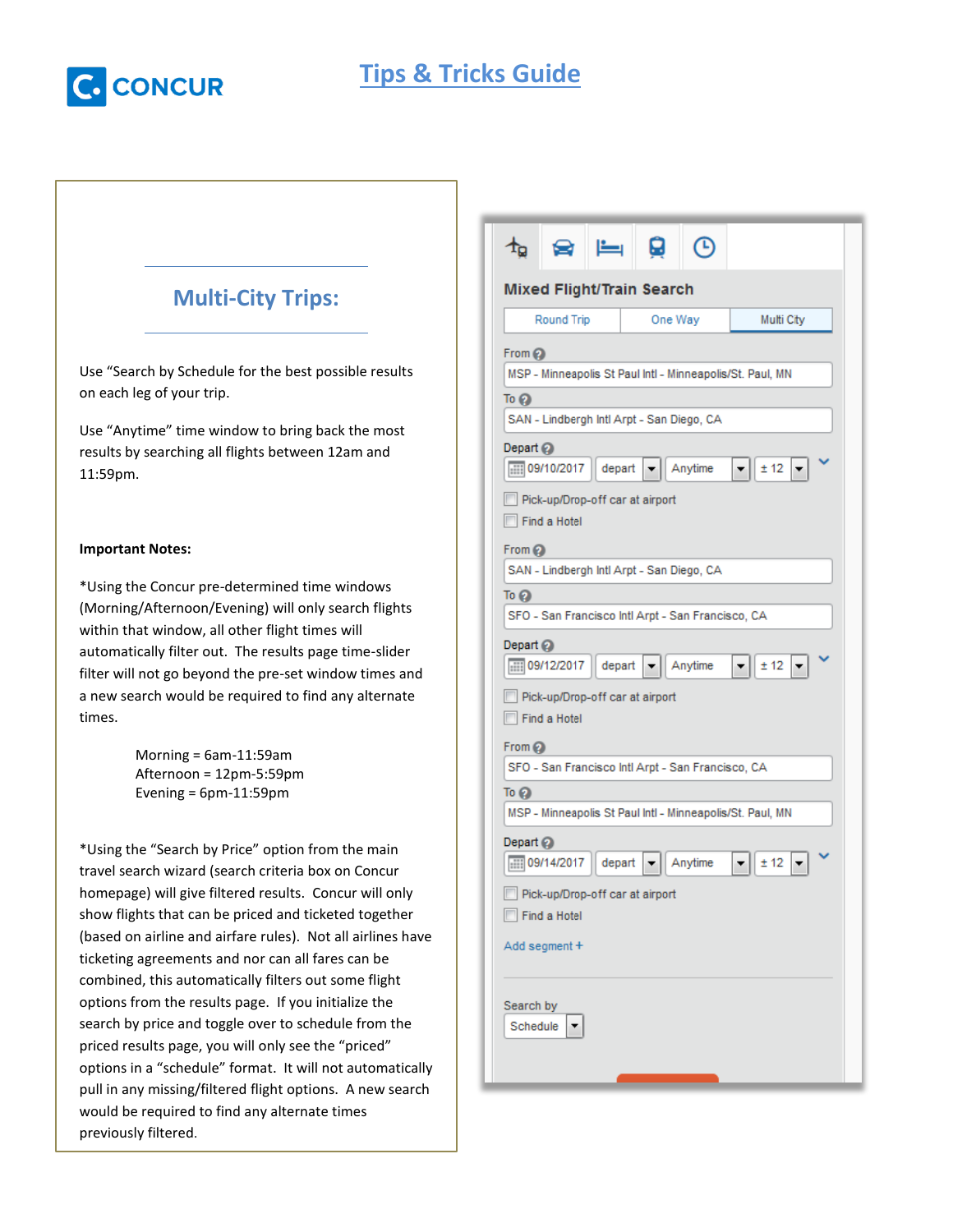### **Multi-City -**

### **Search by Schedule**

Search results on a "Schedule" search will allow you to search and select desired flights for each leg of your trip one at a time before the system will price the options.

You can toggle to each flight segment to view options before making your final selections. In the 3 screen shots (right), the segment tabs are shown at the bottom of each picture.

Click options within the matrix grid or use the filter menus on the left side of the results page to narrow or adjust the search results.

Note: When in the "Shop by Schedule" mode, most filter adjustments will only affect the current segment tab allowing you control to view and filter as needed.

After you've selected flights for each leg of your trip, Concur will price your selections.

- To move forward, click on the fare amount.
- To view flight details, click the "Show all details" link.
- If the flights do not price, it may be due to no ticketing agreements between airlines or a fare rule restriction. Contact Blue Ribbon for assistance at 800-626-5309 or onlinesupport@blueribbontravel.com

#### **Helpful hints:**

Low cost carriers such as Spirit, Sun Country, Southwest, JetBlue and Frontier do not have ticketing agreements with other airlines.

American Airlines does usually allow other airlines in the same record.

Basic Economy fares are not combinable with other fares.

| <b>Trip Summary</b>                                   |                           | SUN, SEP 10 - THU, SEP 14 |                         | MULTI-SEGMENT TRIP FROM MINNEAPOLIS/ST. PAUL, MN |                          |                           | Show as USD -                       |  |
|-------------------------------------------------------|---------------------------|---------------------------|-------------------------|--------------------------------------------------|--------------------------|---------------------------|-------------------------------------|--|
| 布<br><b>Select Flights or Trains</b>                  | Hide matrix Print / Email |                           |                         |                                                  |                          |                           |                                     |  |
| Multi City<br>MSP-SAN<br>Sun. 09/10/2017<br>SAN - SFO | All<br>65 results         | A<br>Delta                | 備<br>Alaska<br>Airlines | $\overline{\phantom{a}}$<br>Southwest            | Ø.<br><b>United</b>      | X<br>American<br>Airlines | Ġ<br>Sun<br><b>Country Airlines</b> |  |
| Tue, 09/12/2017<br>SFO - MSP                          | Nonstop<br>4 results      | 3 results                 |                         |                                                  |                          |                           | 1 results                           |  |
| Thu. 09/14/2017                                       | 1 stop<br>55 results      | 24 results                | 2 results               | 9 results                                        | 9 results                | 11 results                |                                     |  |
| <b>Finalize Trip</b>                                  | 2 stops<br>5 results      |                           |                         | 5 results                                        |                          |                           |                                     |  |
| <b>Change Search</b><br>v                             | 3 stops<br>1 results      |                           |                         | 1 results                                        | $\overline{\phantom{0}}$ |                           |                                     |  |
| Segment: 1 - Sun, Sep 10<br>۸                         | Shop by Fares             |                           | Shop by Schedule        |                                                  |                          |                           |                                     |  |
| ٠<br>Depart 05:30 A - 06:10 P                         | Segment: 1                | Segment: 2                | Segment: 3              |                                                  |                          |                           |                                     |  |
| Arrive 09:45 A - 11:14 P                              |                           |                           |                         |                                                  |                          |                           |                                     |  |

| <b>Trip Summary</b>                                            |                      | MULTI-SEGMENT TRIP FROM MINNEAPOLIS/ST. PAUL, MN<br>SUN, SEP 10 - THU, SEP 14 |            |            |                    |           |                   |                             |  |  |
|----------------------------------------------------------------|----------------------|-------------------------------------------------------------------------------|------------|------------|--------------------|-----------|-------------------|-----------------------------|--|--|
| <b>Select Flights or Trains</b><br>旬                           |                      | Hide matrix Print / Email                                                     |            |            |                    |           |                   |                             |  |  |
| Multi City                                                     |                      | Ñ                                                                             | A          | ◇          | ੰਗੋਂ               | G         | V.                | X                           |  |  |
| MSP-SAN<br>Sun, 09/10/2017                                     | All<br>79 results    | United                                                                        | Delta      | Southwest  | Alaska<br>Airlines | Hawaiian  | Virgin<br>America | American<br><b>Airlines</b> |  |  |
| SAN-SFO<br>Tue. 09/12/2017                                     | Nonstop              | 9 results                                                                     |            | 7 results  | 6 results          | 1 results | 6 results         |                             |  |  |
| SFO-MSP<br>Thu, 09/14/2017                                     | 29 results           |                                                                               |            |            |                    |           |                   |                             |  |  |
|                                                                | 1 stop<br>48 results | 4 results                                                                     | 19 results | 12 results | 1 results          |           | -                 | 12 results                  |  |  |
| <b>Finalize Trip</b>                                           | 2 stops<br>2 results | 1 results                                                                     |            | 1 results  |                    |           |                   |                             |  |  |
| <b>Change Search</b><br>v<br>Shop by Fares<br>Shop by Schedule |                      |                                                                               |            |            |                    |           |                   |                             |  |  |
| Segment: 2 - Tue, Sep 12                                       | ٨<br>Segment: 1      | Segment: 2                                                                    | Segment: 3 |            |                    |           |                   |                             |  |  |

|                                                                                             | <b>Trip Summary</b>                                          | MULTI-SEGMENT TRIP FROM MINNEAPOLIS/ST. PAUL, MN<br>Show as USD -<br>SUN, SEP 10 - THU, SEP 14 |                           |                           |                |                    |                         |                                     |               |  |  |
|---------------------------------------------------------------------------------------------|--------------------------------------------------------------|------------------------------------------------------------------------------------------------|---------------------------|---------------------------|----------------|--------------------|-------------------------|-------------------------------------|---------------|--|--|
| ⇑                                                                                           | <b>Select Flights or Trains</b>                              |                                                                                                | Hide matrix Print / Email |                           |                |                    |                         |                                     |               |  |  |
|                                                                                             | Multi City<br><b>MSP-SAN</b><br>Sun, 09/10/2017              | All<br>63 results                                                                              | A<br>Delta                | ٧<br>American<br>Airlines | O<br>Southwest | Ñ<br><b>United</b> | 筒<br>Alaska<br>Airlines | ŝ<br>Sun<br><b>Country Airlines</b> | ħ<br>Frontier |  |  |
|                                                                                             | SAN - SFO<br>Tue, 09/12/2017<br>SFO - MSP<br>Thu. 09/14/2017 | Nonstop<br>13 results                                                                          | 6 results                 |                           | -              | 3 results          | 2 results               | 2 results                           |               |  |  |
|                                                                                             |                                                              | 1 stop<br>45 results                                                                           | 13 results                | 14 results                | 10 results     | 5 results          | 2 results               |                                     | 1 results     |  |  |
|                                                                                             | <b>Finalize Trip</b>                                         | 2 stops<br>3 results                                                                           |                           |                           | 3 results      |                    |                         |                                     |               |  |  |
|                                                                                             | <b>Change Search</b>                                         | 3 stops<br>v<br>2 results                                                                      |                           |                           | 2 results      |                    |                         |                                     |               |  |  |
| Segment: 3 - Thu, Sep 14<br>$\boldsymbol{\wedge}$<br>Shop by Schedule<br>Shop by Fares<br>٠ |                                                              |                                                                                                |                           |                           |                |                    |                         |                                     |               |  |  |
|                                                                                             | Depart 12:30 A - 07:09 P<br>٠<br>Arrive 06:14 A - 12:49 A    | Segment <sub>1</sub>                                                                           | Segment: 2                | Segment: 3                |                |                    |                         |                                     |               |  |  |